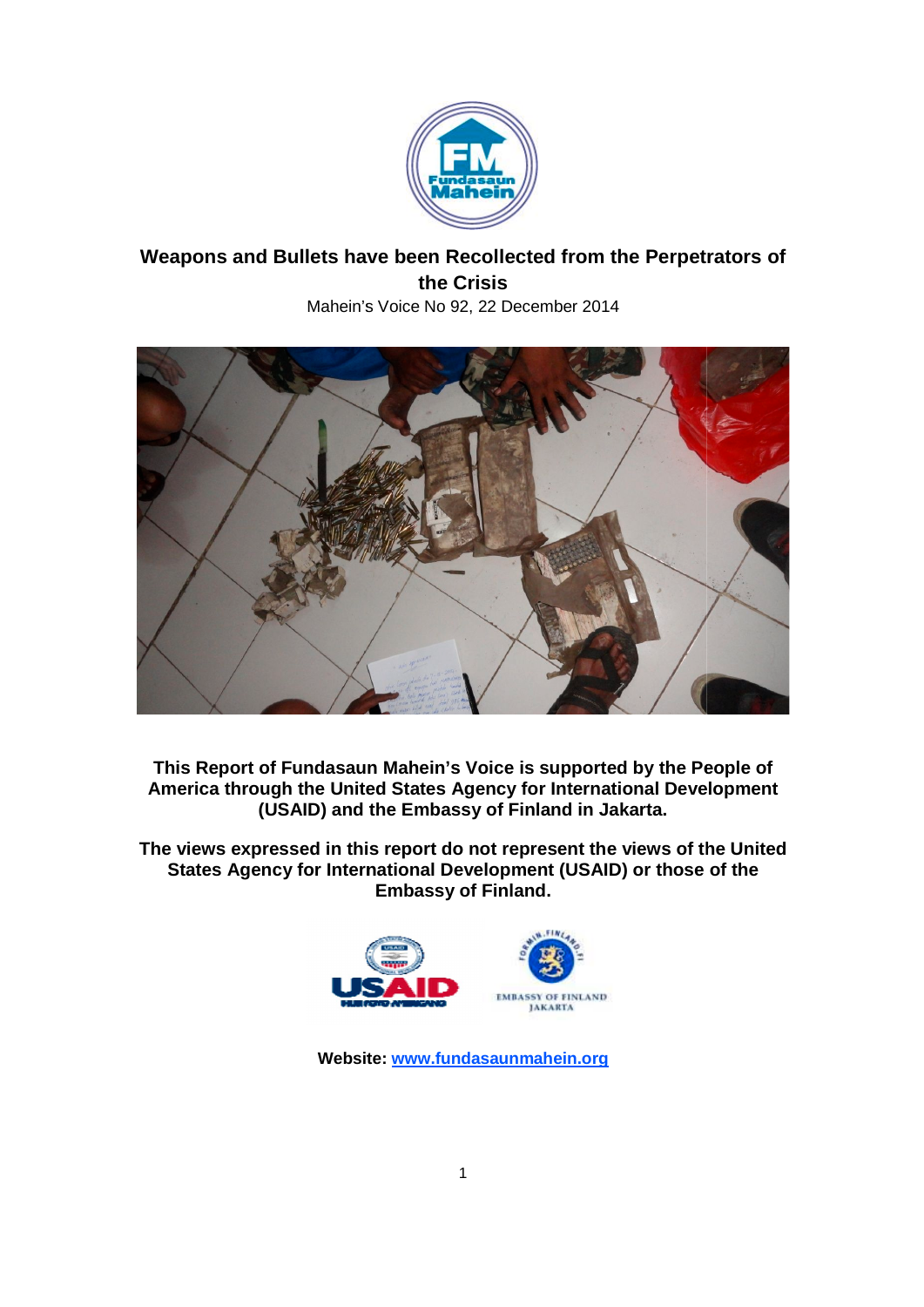

# **Contents**

| <b>Contents</b>                                               | 2  |
|---------------------------------------------------------------|----|
| <b>Introduction</b>                                           | 3  |
| <b>Methodology</b>                                            | 4  |
| <b>Resolution for the Recollection of Weapons and Bullets</b> | 4  |
| <b>Execution of the Resolution</b>                            | 6  |
| Weapons and Bullets of the 2006 Crisis Perpetrators           | 8  |
| <b>Recommendations</b>                                        | 10 |
| <b>Bibliography</b>                                           | 12 |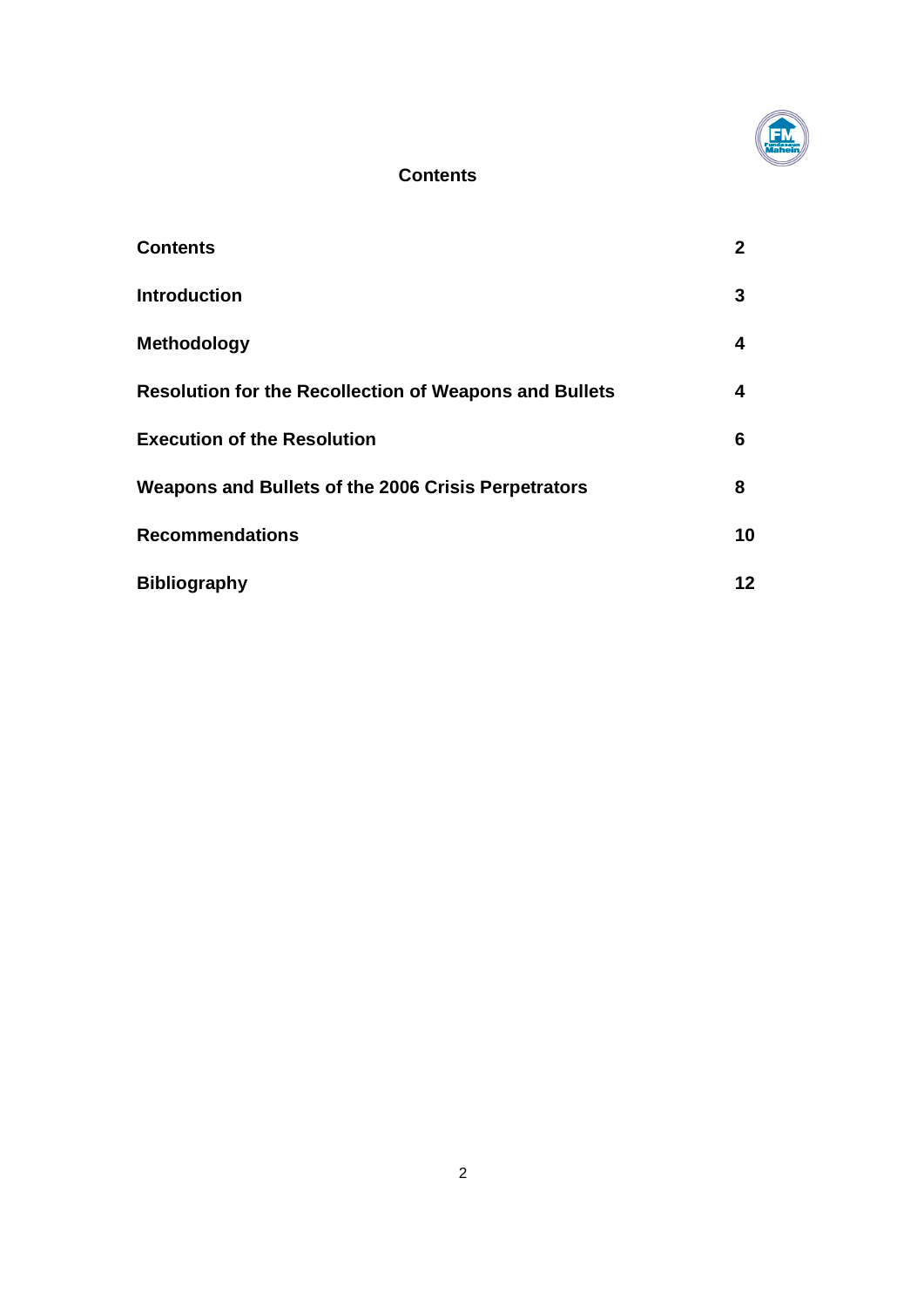

## **Introduction**

In 2011, an investigative report concerning F-FDTL and PNTL weapons presented some recommendations in regards with some missing weapons. This report, which was prepared in light of the 2006 crisis, recommended further investigation of former members of the F-FDTL and PNTL, active members of the PNTL. 1

This report also urged the Ministry of Defense and Security to create a mechanism that would effectively recollect the missing weapons. FM has monitored the situation since 2012, and it has noted that security authorities have made an effort to recollect some illegal weapons from communities and security personnel alike. 2

However, many people are still concerned with illegal weapons, which continue to spread around the country. On 22 August 2014, the government passed a resolution calling for the recollection weapons, bullets, explosives, and uniforms.<sup>3</sup>

The deadline of this recollection period has passed. The resolution stated that the recollection period for these weapons, bullets, explosives, and uniforms would be in effect until October 31<sup>st</sup> 2014. FM notes that because there has no spirit from some security members, communities that have mentioned on the aforementioned resolution.

The prime minister, in coordination with the Ministry of Defense and Security, has urged veterans, F-FDTL personnel, PNTL personnel, and communities to hand over their war materials. These materials must be handed over before December 31<sup>st</sup>, 2014. Those who handed over their materials voluntarily were not to be processed by law.<sup>4</sup>

 $1$  Final Report of the Investigation Commission Service for the F-FDTL and PNTL, by the Ministry of Defense and Security in 2011.

 $2$  Relatoriu autoridade siguransa relasiona ho kilat hirak ne'ebé rekolla iha periodu 2012 to'o 2014.

<sup>3</sup> President of the Council Ministers. Press Release: Extraordinary Workshop of the Council ministers on 22 August 2014

 $4$  Xanana urges veterans not to keep more materials. Vailable at: http://www.diariutimorpost.tl/berita-1265-xanana-aviza-veteranus-labele-rai-tan-sasankroat.html.accessed on 4 December 2014.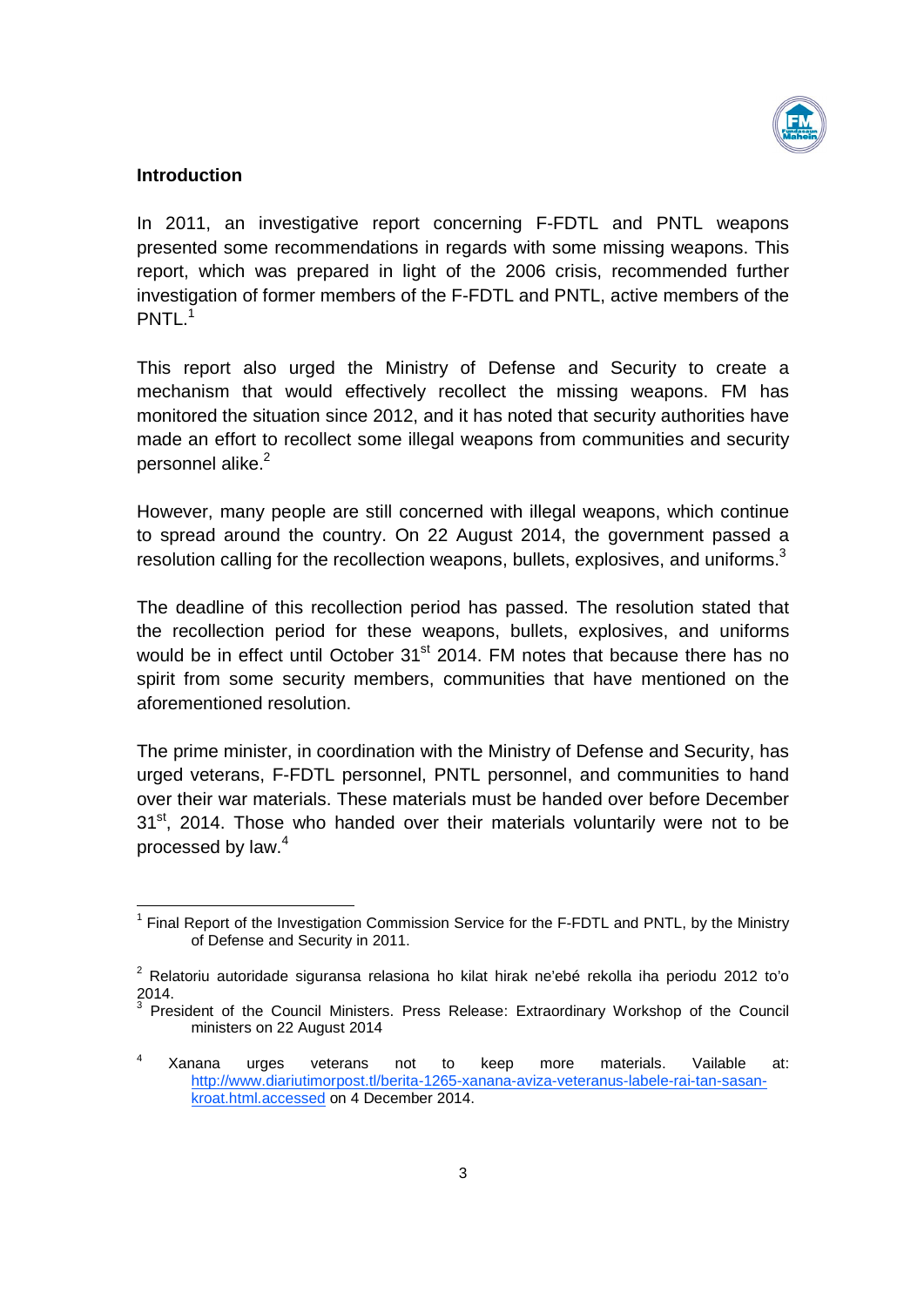

This report will discuss the process of searching for weapons, bullets, and uniforms during the second period of recollection, as requested by the prime minister and the Minstry of Defense.

# **Methodology**

In preparation for this report, FM monitored the implementation of the government resolution to recollect sensitive wartime equipment (bullets, uniforms, weapons, etc.) that has been missing since the 2006 crisis. Furthermore, FM conducted a Security Sector Discussion (SSD).

### **Resolution for the Recollection of Weapons and Bullets**

On August 22<sup>nd</sup> 2014, the Council Minister issued a resolution that established a new grace period for the recollection of bullets, explosives, and uniforms. This initiative aimed to collect illegal materials from the populous, in order to ensure continued political and social stability.

Only the government has the power to make decisions for the promotion of civil rights, fundamental freedoms, and public order. After reviewing the successes of past recollection efforts, the government decided to establish this new period of recollection, which prioritized the surrendering of illegal weapons, bullets, explosives, and uniforms before the end date of October 31<sup>st</sup> 2014.<sup>5</sup>

Government Resolution No. 24/2014, which discusses the recollection of weapons, bullets, explosives and uniforms, can be found below:

#### *RESOLUÇÃO DO GOVERNO N.o 24 /2014 de 1 de Setembro Sobre a Recolha de Armas, Munições, Explosivos e Fardamento*

*Cabendo ao Governo tomar as medidas necessárias para a garantia, promoção e gozo dos direitos e liberdades fundamentais de todos os cidadãos, bem como assegurar a ordem pública e a disciplina social, pilares básicos para a manutenção da normalidade constitucional e sentimento de segurança das populações;*

*Perante os resultados conseguidos no passado com as campanhas nacionais de recolha de armas, no sentido de levar os cidadãos a entregarem as armas, munições, explosivos e fardamento adquiridos durante a Guerra da Resistência bem como os adquiridos ilegalmente depois da mesma;*

<sup>5</sup> President of the Council Ministers. Press Release: Extraordinary Workshop of the Council Ministers on 22 August 2014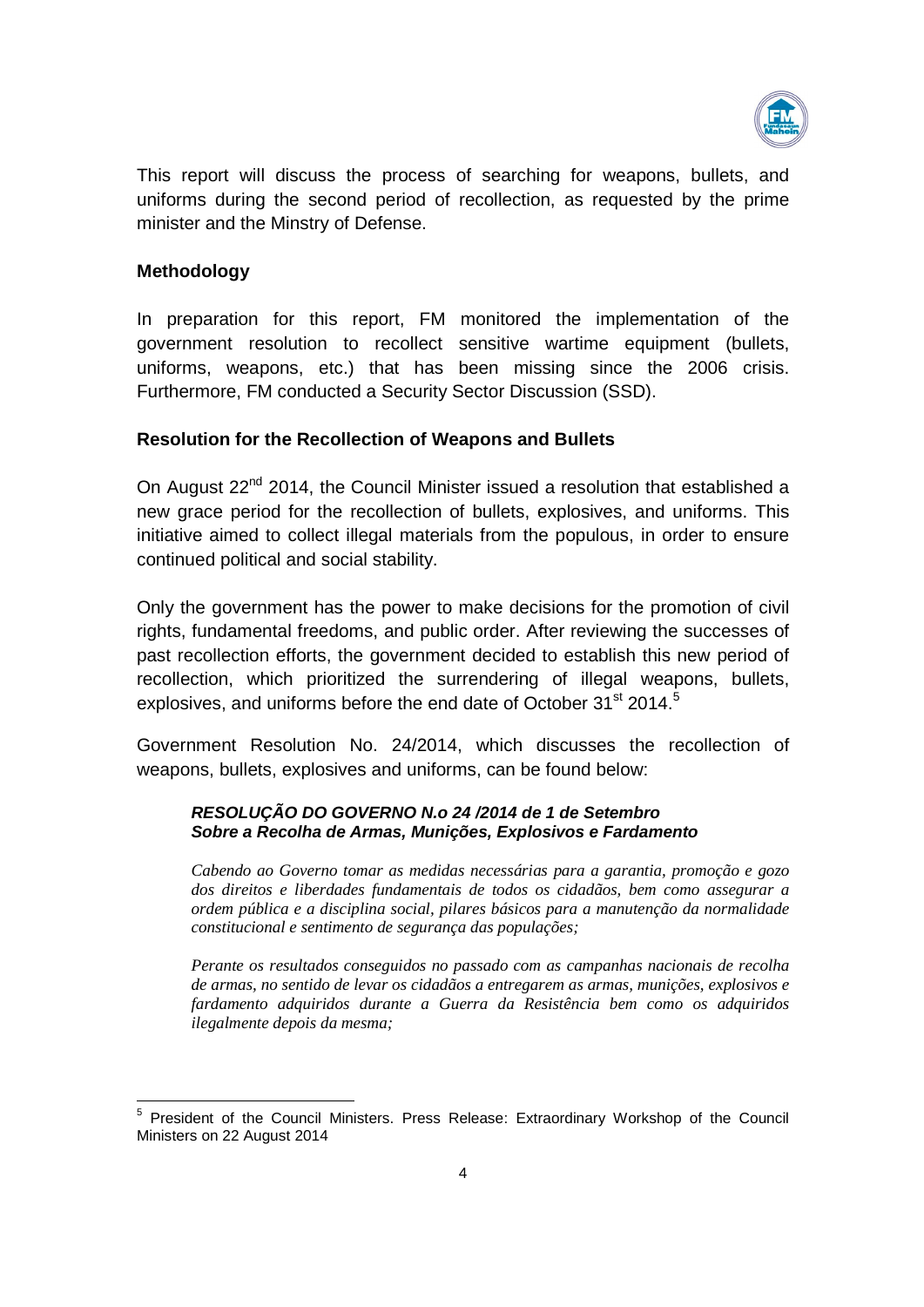

*Tendo o Governo sido confrontado recentemente com o ressurgimento de grupos paramilitares, levando inclusive, o Parlamento Nacional a repudiar tentativas de instabilidade e ameaças ao Estado de Direito provenientes daqueles através da sua Resolução n°4/2014;*

*O Governo decidiu estabelecer novo período para a recolha de armas, munições, explosivos e fardamento, de modo a que os cidadãos ou entidades ainda em incumprimento avancem com a entrega de material ilegal na sua posse e colaborem na manutenção da actual estabilidade política e social.*

*Assim,*

*O Governo resolve, nos termos da alínea c) do n.° 1 do artigo 115° da Constituição da República, o seguinte:*

*Todas as pessoas que tenham na sua posse armas, munições, explosivos e fardamento, devem colaborar na sua entrega voluntária, junto das sedes distritais da PNTL;*

*A PNTL, como entidade responsável pela recolha desse material, compromete-se a assinar um acto de entrega;*

*A PNTL, como entidade responsável pela recolha desse material, não pode punir ou criminalizar quem, neste prazo, procede à entrega voluntária de armas, munições, explosivos e fardamento;*

*O prazo de entrega é fixado até dia 31 de Outubro de 2014;*

*Esta Resolução deve ser distribuída pelos grupos da Organização da Resistência, nomeadamente os responsáveis das Regiões I, II, III e IV, Comando da PNTL e Comando da F-FDTL, para a devida circulação;*

*A presente Resolução entra em vigor no dia seguinte ao da sua publicação.*

*Aprovado em Conselho de Ministros, em sessão extraordinária, de 22 de Agosto de 2014.*

*Publique-se.*

*O Primeiro-Ministro,*

*\_\_\_\_\_\_\_\_\_\_\_\_\_\_\_\_\_\_\_\_\_ Kay Rala Xanana Gusmão*

The execution period of this recollection expired on 31<sup>st</sup> October 2014. At this time, Prime Minister Xanana Gusmao, in coordination with the Ministry of Defense and Security, once again requested the handing over of these contraband materials. This request, specifically aimed at veterans, members of the F-FDTL, and members of the PNTL, established the deadline date as 31st December 2014.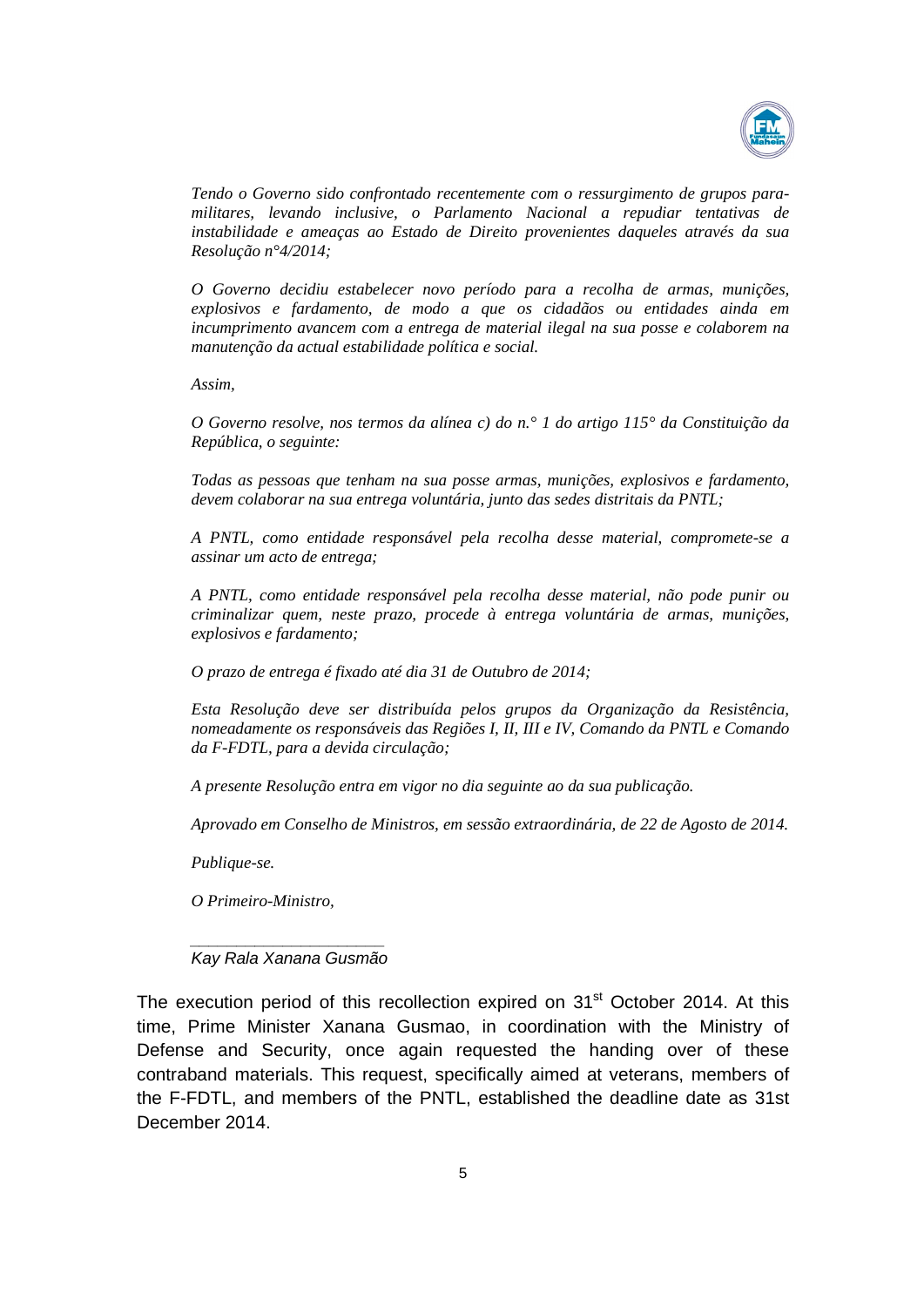

*"I ask that, by December 31st , people from every region come to hand over any war materials in their possessions. These include weapons, bullets, and granades, and also old weapons. F-FDTL and PNTL using old wepaons must also surrender their materials to the state, in order to maintain stability. This recollection is occurring because the state wishes to perform inspections and establish a system of weapons control. Even more important is the need to ease the worries of citizens. Because of these goals, those who going to hand over their illegal materials voluntarily will not be processed by law"6*

Despite the issue of this announcement by security authorites, FM worries the announcement was not documented in written and verbal terms via the national media, FM believes that security authorities will be able to not execute this resolution successfully by its deadline, because this announcement did not follow the standard protocol of being documented in written form. This measure, which is the usual course for announcements, garners support for the state.

Through its monitoring efforts, FM uncovered an unsettling reality: some members of the PNTL are still hiding bullets and F-FDTL uniforms in their houses. This is in direct violation of the resolution, which places the PNTL in charge of the recollection process, which allowed punishment-free handing over of contraband materials before December 31<sup>st</sup>, 2014.<sup>7</sup>

### **Executing the Resolution**

On 6 December 2014, security authorities recollected 500 pistol bullets, 986 AK-33 bullets, Stayer weapons, and F-FDTL uniforms at the residences of a police sergeant (V. de A. M) in Dili. $8$  'V. de A. M' is an active member of the police that has recently been working in uniform distribution in the Logistic Department at PNTL General Headquarters.

<sup>6</sup> Xanana urges veteranst to not keep more materials. Vailable at: http://www.diariutimorpost.tl/berita-1265-xanana-aviza-veteranus-labele-rai-tan-sasankroat.html.accessed on 4 December 2014.

 $7$  THE GOVERNMENT RESOLUTION No.24 /2014, 1<sup>st</sup> September. Sobre a Recolha de Armas, Munições, Explosivos e Fardamento.

<sup>&</sup>lt;sup>8</sup> FM monitoring of the recollection of bullets and F-FDTL uniforms when security authorities made the arrest at the home of Sergeant Police 'V. de A.M.'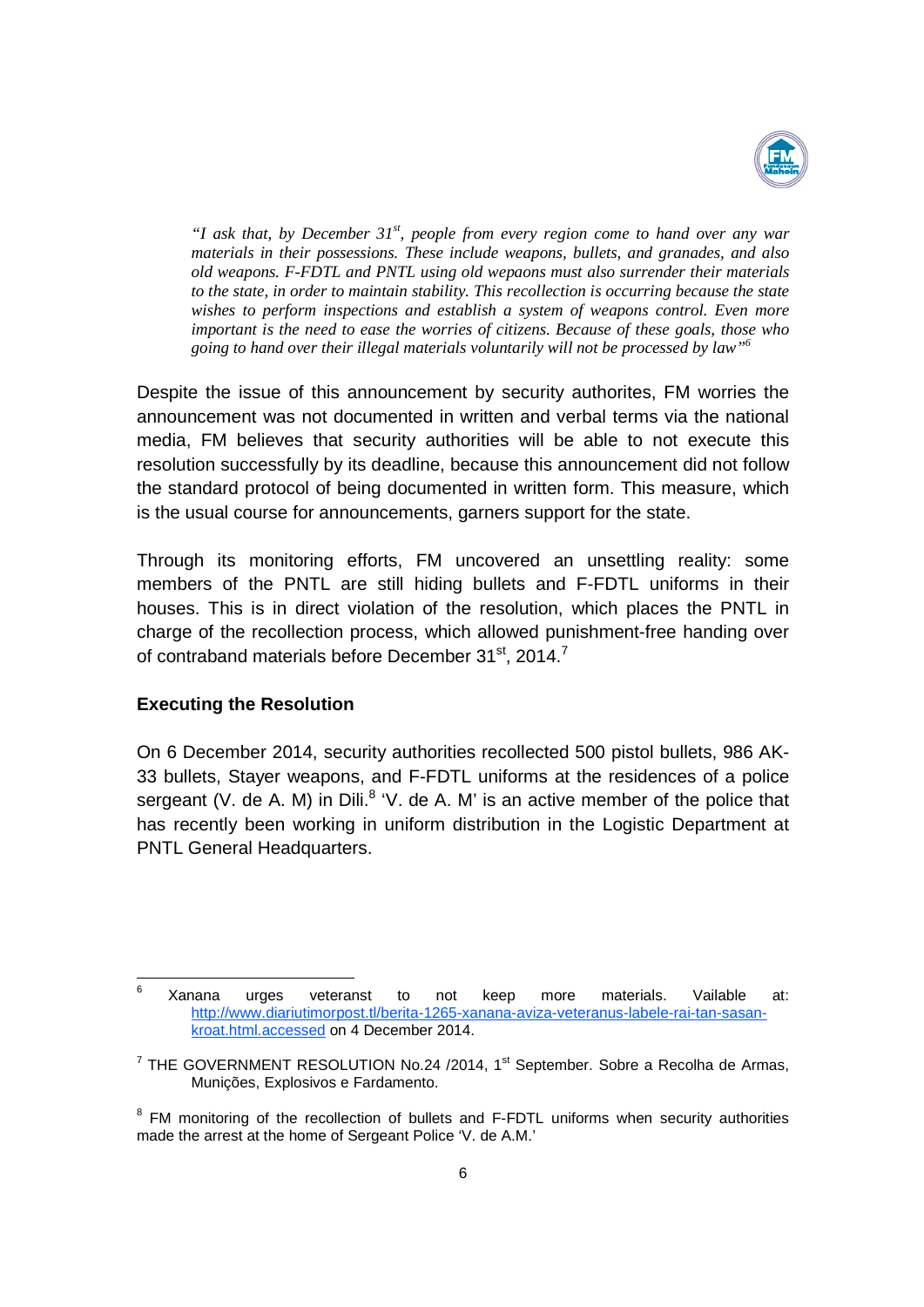

This police member (V.de A. M) is the wife of former police officer Abilio Mesquita. The report authored by the independent special investigation commission of the United Nations Mission in Timor-Leste stated that Abilio was the main instigator of the 2006 crisis. $9$ 

In regards to the aforementioned F-FDTL uniforms and bullets, Police Sergeant 'V. de A. M' explained that:

*"The bullets and F-FDTL uniforms were brought by my husband Abilio and kept in our house. As his wife, I kept them carefully. In actuality, he hid these bullets secretly, but I found the uniforms. I kept them in my cupboard. My husband brought these bullets here in 2006, and the uniforms were brought home between 2008 and 2009.*

*According to what Abilio has told me, these bullets belonged to the 2006 crisis. Why he did not hand over these bullets and uniforms is not my business, even though we are a couple." 10*

Though this police sergeant has declared to security authorities that the mentioned materials (weapons, bullets and uniforms) do not belong to her, she was still found hiding the materials and, thus, was in violation of the government resolution. The government resolution assigns the PNTL the responsibility of recollecting these items.<sup>11</sup>

As described in the organic statutes and disciplinary rules of the PNTL, all personnel are obliged to obey rules that have been established in PNTL organic law<sup>12</sup> and to ensure public order, based on the law and the decrees of competent organs.<sup>13</sup>

This incident signifies that there was not ample cooperation from 'V. de A. M' in regards to the resolution. As such, she has violated the law as well as the regulations set out by the PNTL organic statutes.

<sup>&</sup>lt;sup>9</sup> Report of the special independent investigation commission of United Nations Mission in Timor-Leste. Geneva, October 2<sup>nd</sup> 2006.

 $10$  FM monitoring of the recollection of bullets and F-FDTL uniforms when security authorities made the arrest at the home of Sergeant Police 'V. de A.M.'

<sup>&</sup>lt;sup>11</sup> THE GOVERNMENT RESOLUTION No.24 /2014,  $1<sup>st</sup>$  September. Sobre a Recolha de Armas, Munições, Explosivos e Fardamento.

<sup>&</sup>lt;sup>12</sup> Decree Law No. º 09/2009, 18 February. ORGANIC LAW OF THE NATIONAL POLICE OF TIMOR-LESTE (PNTL). Article 2.<br><sup>13</sup> Decree Law No. 13/2004, 16 June. DISCIPLINARY RULES OF THE NATIONAL POLICE OF

TIMOR-LESTE.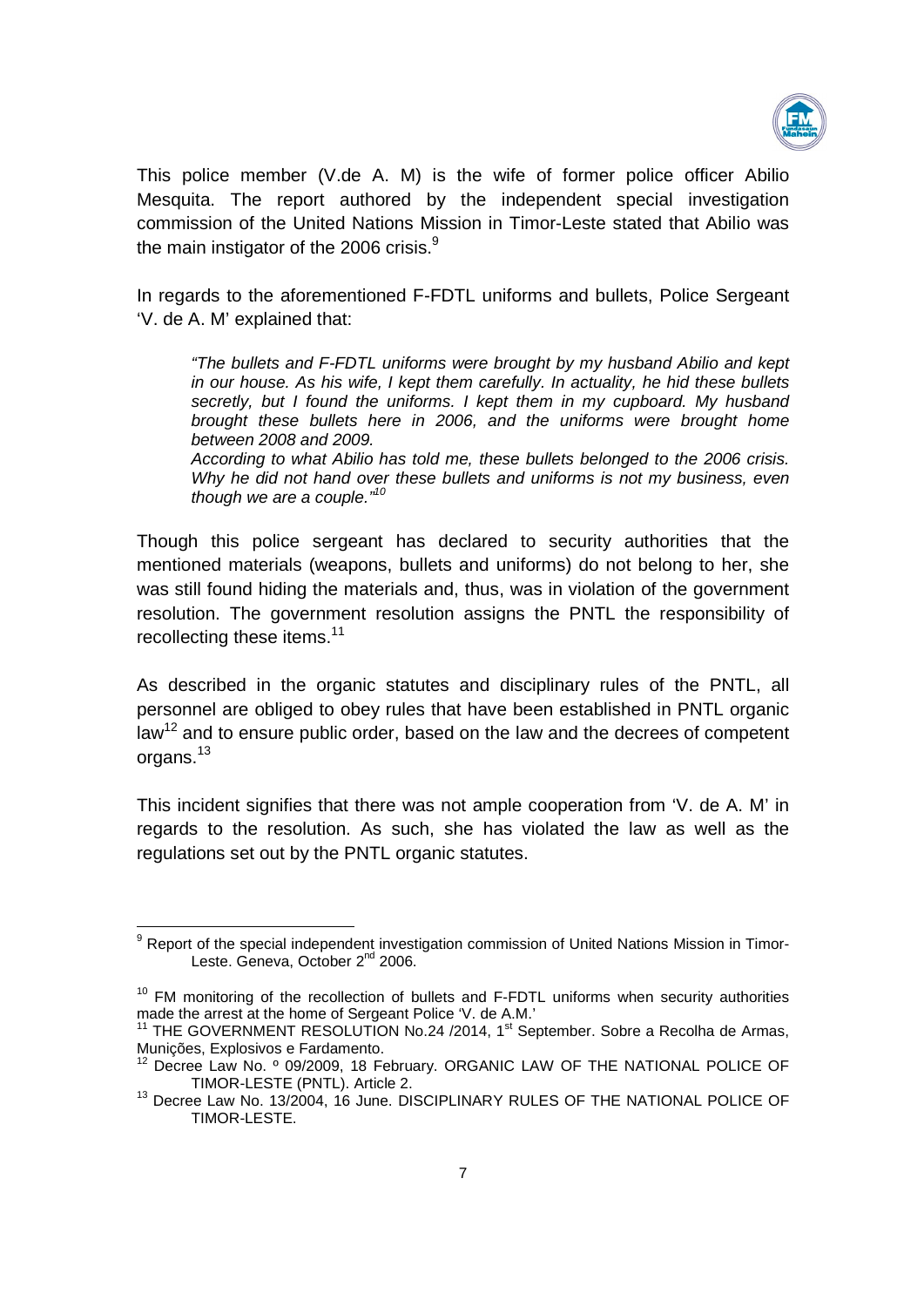

FM worries that the bullets secretly hidden by Police Sergeant 'V. de A. M' could possibly be misused in an off-duty capacity, a demonstrated concern of communities and the public in general.

FM further suspects that it is possible that Police Sergeant 'V.de A.M' took bullets from the PNTL, because she is also an important member of the PNTL Logistic Department. She has declared in her statements to security authorities, however, that these bullets were carried to the house by her husband, Abilio, during the 2006 crisis.

If there were bullets for pistols and other weapons, there may have a gun barrel(s) as well. If this is true, she could be continuing to hide those bullets. In light of this, it is possible that some weapons and pistols of the 2006 crisis have not yet been found and recollected.

# **Weapons and Bullets from Perpetrators of the 2006 Crisis**

As explained in the first session of this report, the issue of missing bullets and F-FDTL uniforms are related to Abilio Mesquta, the former PNTL member that is considered the main author of the 2006 crisis, as first stated by the UN's independent commission investigation report for Timor-Leste in 2006.

The investigation commission report noted and expressed concern that there has not been a sufficient control system for the weapons and bullets involved in the 2006 crisis. At that time, the PNTL General Command took weapons from the PNTL National Deposit without the knowledge of officials. On March 23<sup>rd</sup>, 60 Stayer weapons and 50 boxes of bullets were sent to the Reserve Police Unit (RPU) in Aileu. Later, on April  $15<sup>th</sup>$ , bullets and 10 Stayer weapons were shipped to the Liquisa police station on April 15<sup>th</sup>. After the May  $25<sup>th</sup>$  Incident, he sent 10 Stayer weapons and the necessary bullets to the police station in Gleno.<sup>14</sup>

<sup>&</sup>lt;sup>14</sup> Report of the special independent investigation commission of United Nations Mission in Timor-Leste. Geneva, October 2<sup>nd</sup> 2006.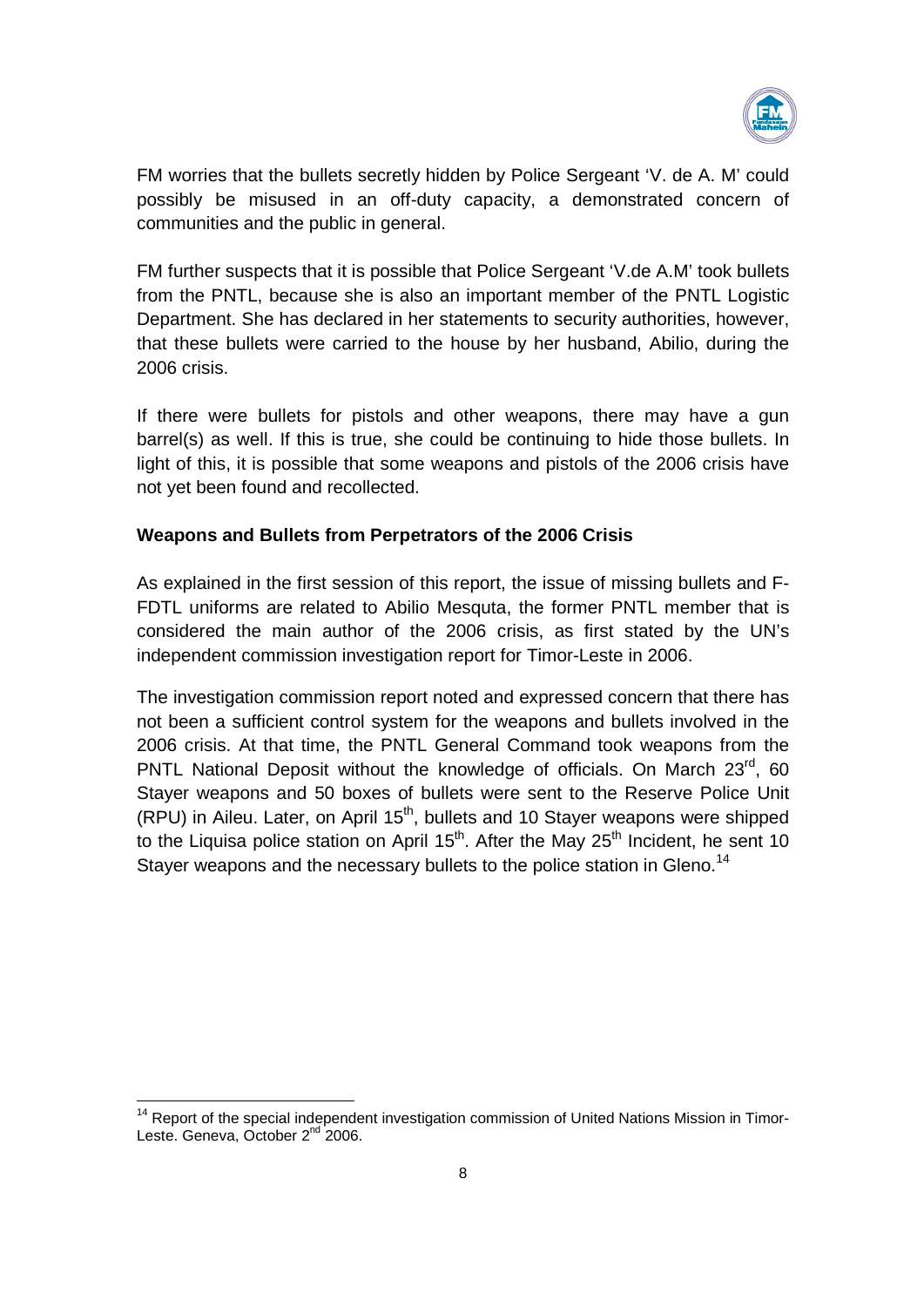

The commission report also discussed the distribution of weapons to PNTL officers. This action was approaved by the Dili Assistant Commander, Abilio Mesquita. On May 11<sup>th</sup>, Mesquita provided weapons training to 10 PNTL officers from the Task Force unit of Dili. These 10 officers became proficient in the usage of Stayer weapons, and more than 20 PNTL officers used the weapons distributed by Abilio Mesquita on May  $17<sup>th</sup>$ . Both the training and the distribution of weapons were initiated by order of the PNTL Command.<sup>15</sup>

On 11 May 2006, a group of PNTL personnel, led by Abilio Mesquita, used the Stayer weapons belonging to members of the Patrol Border Unit (PBU).<sup>16</sup> On 24<sup>th</sup> May 2006, ten members of this mob attacked F-FDTL Commander Taur Matan Ruak. This attack, led by Abilio and Parliament Mamber Leandro Isaac, injured two men and killed one.<sup>17</sup>

The investigative report found that this group of men, led by Abilio Mesquita, attacked Taur Matan Ruak's house on 24 May 2006. The report recommended that this group of assailants be processed by a court of law.<sup>18</sup>

Abilio Mesquita (the Former Assistant Commander of the PNTL) and the three suspects, accused of using of stolen weapons and committing murder in the attack of Taur Matan Ruak's house, were tried in court on  $24<sup>th</sup>$  and 25 May 2006. On 13 March 2008, Abilio was absolved from the homicide case, but he was found guilty of stealing and using weapons. For this violation of public order, he was sentenced to three years in prison. The other three suspects were given 15 month sentences. Abilio was then dismissed from the PNTL, because he did not register for a certificate.<sup>19</sup>

On 18 June 2010, the Dili district court made another judgment involving these four suspects. This case underwent its third judgment after revisiting the court of appeals two times, on grounds that the bench had failed in its composition and

<sup>&</sup>lt;sup>15</sup> Report of the special independent investigation commission of United Nations Mission in Timor-Leste. Geneva, October 2<sup>nd</sup> 2006.

<sup>16</sup> A history of the availability of small weapons and the control system in Timor-Leste. Available at: http://www.timor-leste-violence.org/pdfs/Timor-Leste-Violence-IB1-TETUM.pdf. accessed on 9 December 2014.

<sup>&</sup>lt;sup>17</sup> Group, Gang, and Army Violence in Timor-Leste. Available at: http://www.timor-lesteviolence.org/pdfs/Timor-Leste-Violence-IB2-TETUN.pdf. Accessed on 9<sup>th</sup> December 2014.

Report of the special independent investigation commission of United Nations Mission in Timor-Leste. Geneva, October 2<sup>nd</sup> 2006.

 $19$  Report on the Progress of Human Rights in Timor-Leste:  $1<sup>st</sup>$  July 2008 to 30 June 2009. Available at: Accessed on 9<sup>th</sup> December 2014.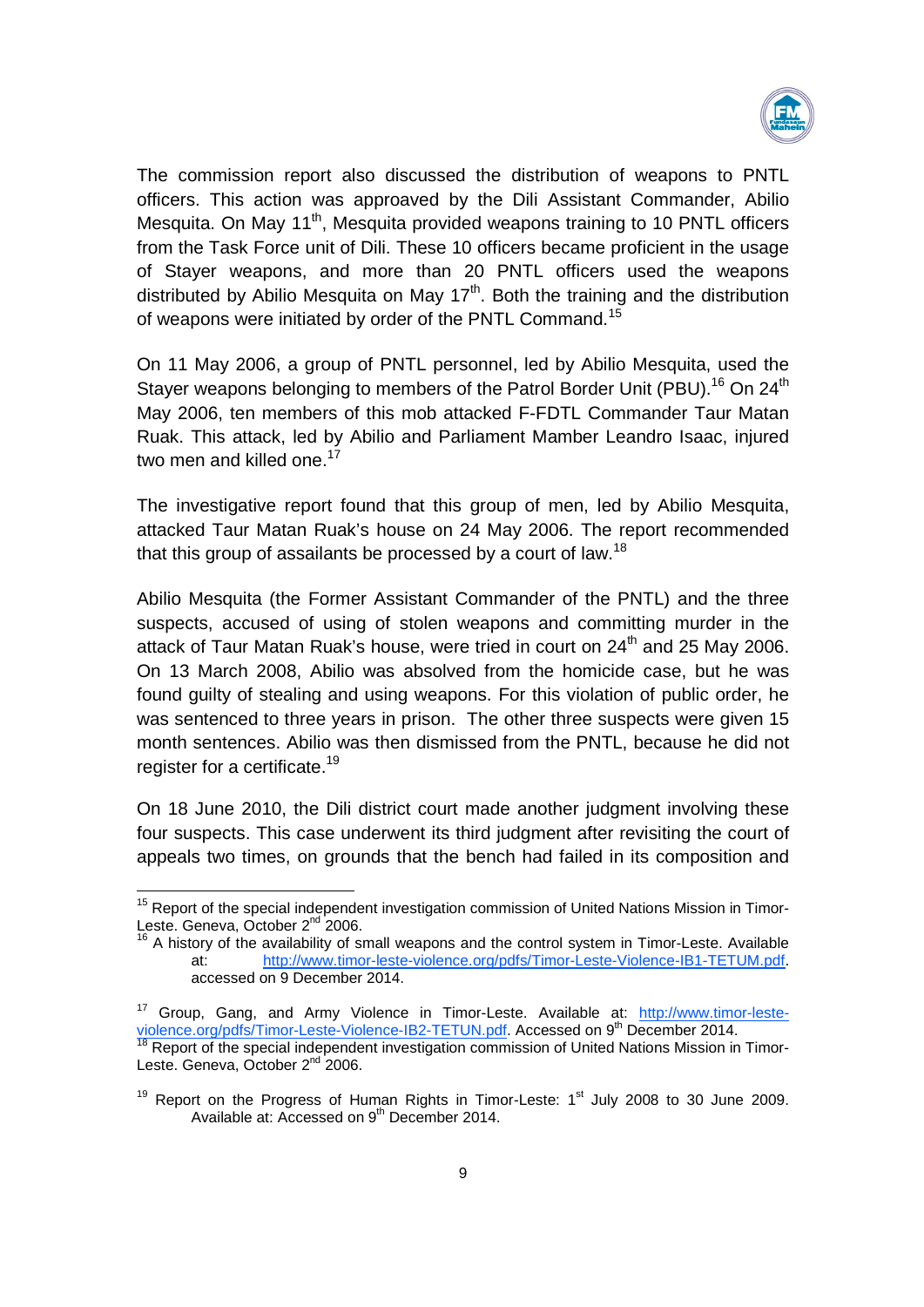

other process. The court absolved the four suspects, because there was no evidence of their involvement in the attack on TMR's home.<sup>20</sup> However, not more than a year later. Mesquita was involved in a new incident, on  $23<sup>rd</sup>$  March 2011. He was forced to face the PNTL in relation to a homicide in Liquica district.<sup>21</sup>

Mesquita is now detained in prison for his involvement in this homicide. The court proceedings took place in Liquica District on 6<sup>th</sup> December 2014. Security authorities captured and recollected some bullets in his residence in Lahane Osidental, Dili. Around

500 pistol rounds, 986 AK33 bullets, Stayer weapons, and a set of F-FDTL uniforms were found, despite attempts by his wife to hide them. According to the declaration of his wife, Police Sergeant 'V. de A.M,' Abilio Mesquita brought these bullets to their home during the 2006 crisis. The F-FDTL uniforms, she claims, were brought between 2008 and 2009.

These bullets are strongly related to the 2006 crisis, and Police Sergeant V. de A. M recognizeds that her husband took and kept those bullets in their house in 2006. Abilio Mesquita is, as we all know, the main author of the 2006 crisis,  $22$  and he has been accused of stealing weapons with the intention to provoke public disorder. This includes the homicide case.<sup>23</sup>

FM worries about the F-FDTL uniforms. Where did these come from, and by whom were they given? It is possible that Abilio, himself, obtained the F-FDTL uniforms during the conjoint mission in 2008. This is odd, however, because Abilio was not member of the F-FDTL. FM suspects that these uniforms may have come from a member of the F-FDTL with ties to Abilio Mesquita. It is

\_\_\_\_\_\_\_\_\_\_\_\_\_\_\_\_\_\_\_\_\_\_\_\_\_\_\_\_\_\_\_\_<br><sup>20</sup> Periodic Report for the Development of Human Rights in Timor-Leste: 1<sup>st</sup> July 2009 30<sup>th</sup> June 2010. Available at: http://www.ohchr.org/Documents/Countries/Per iodicReportHRDevelopmentsJuly09-June10\_Tetum.pdf. Accessed on 9 December 2014.

<sup>&</sup>lt;sup>21</sup> Periodic Report for the Development of Human Rights in Timor-Leste:  $1<sup>st</sup>$  July 2009 –  $30<sup>th</sup>$  June 2010. Available at: http://www.ohchr.org/Documents/Countries/PeriodicReportHRDevelopmentsJuly09- June10\_Tetum.pdf. Accessed on 9 December 2014.

<sup>&</sup>lt;sup>22</sup> THE GOVERNMENT RESOLUTION No.24 /2014,  $1<sup>st</sup>$  September. Sobre a Recolha de Armas, Munições, Explosivos e Fardamento.

Report on the Development of Human Rights in Timor-Leste. Available at: http://unmit.unmissions.org/Portals/UNMIT/Newsletters/Human%20Rights%20Report%2 0Tetum%20010908.pdf. Accessed on 9 December 2014.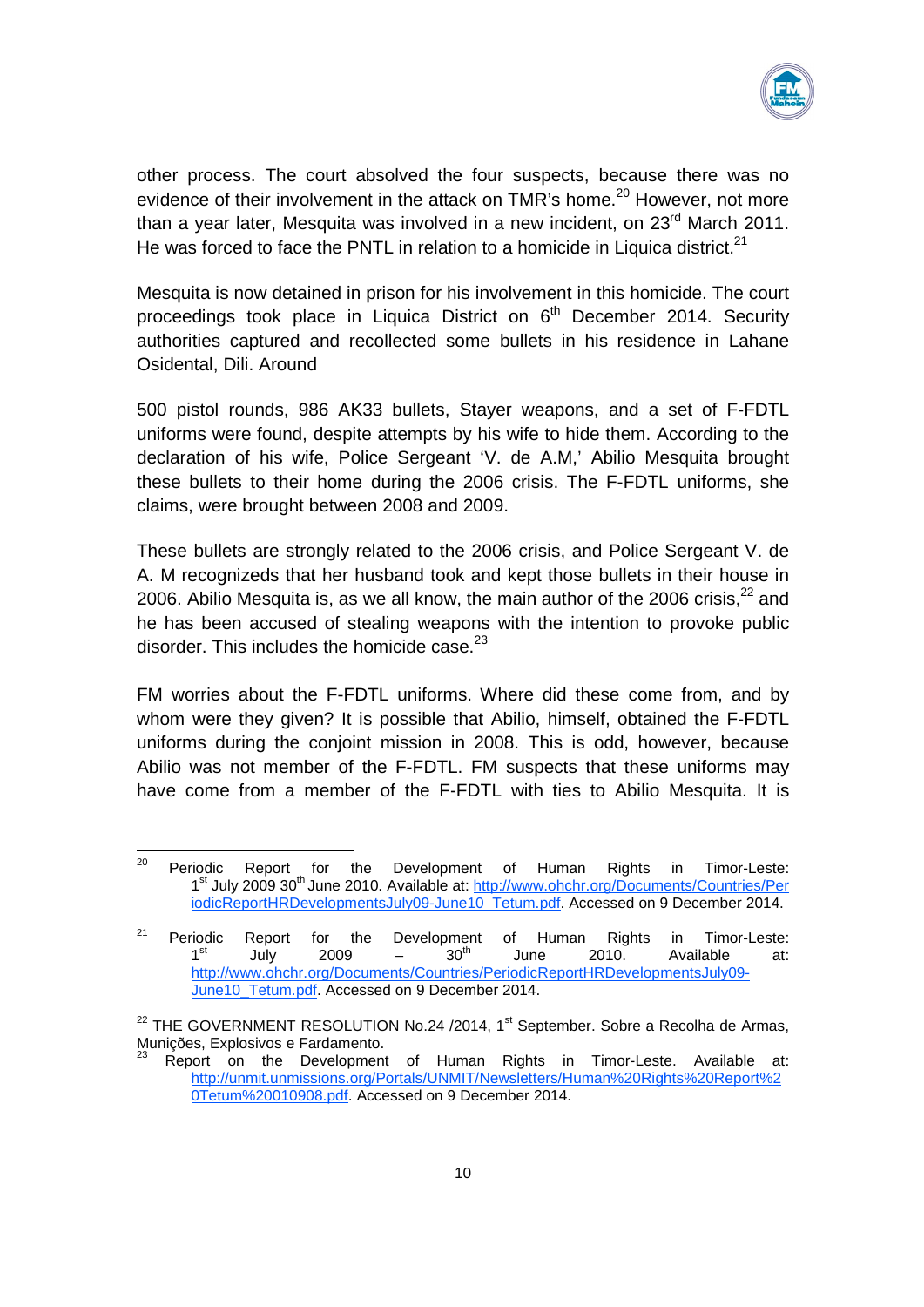

possible, however, that Abilio simply stole the uniforms, as he stole other equipment in the 2006 crisis.

## **Recommendations**

Weapons, bullets, explosives, and military uniforms are of concern right now, because there have been problems, and there has been limited success in implementing the resolution to recollect these items. Thus far, the government resolution and the recommendations from the investigation commission have not solved the issue of missing war materials, despite the recollection campaigns.

It seems that people are still able to hide these missing weapons. The sad reality is that some members of the PNTL have been found in possession of illegal weapons. These individuals are fully aware that these items are illegal and that they have been ordered to turn these items over to the state.

- 1. The Ministry of Defense and Security should investigate former F-FDTL and PNTL petitioners, members of FALINTIL, and civil armies involved in the 2006 crisis. It is also imperative to investigate active members of the F-FDTL and the PNTL that were in contact with the weapons and bullets of the 2006 crisis, including those stolen by Abilio Mesquita. Finally, the MDS should inspect former FALINTIL, police personnel, and F-FDTL personnel involved in the control of weapons.
- 2. The Ministry of Defense and Security should collaborate with the Commander of the F-FDTL to investigate the uniforms which remain hidden at the house of Abilio Mesquita's wife.
- 3. The PNTL General Commander should begin investigating Police Sergeant 'V.de.A.M' according to law and official regulations, because she has been found in possession of hidden bullets and F-FDTL uniforms.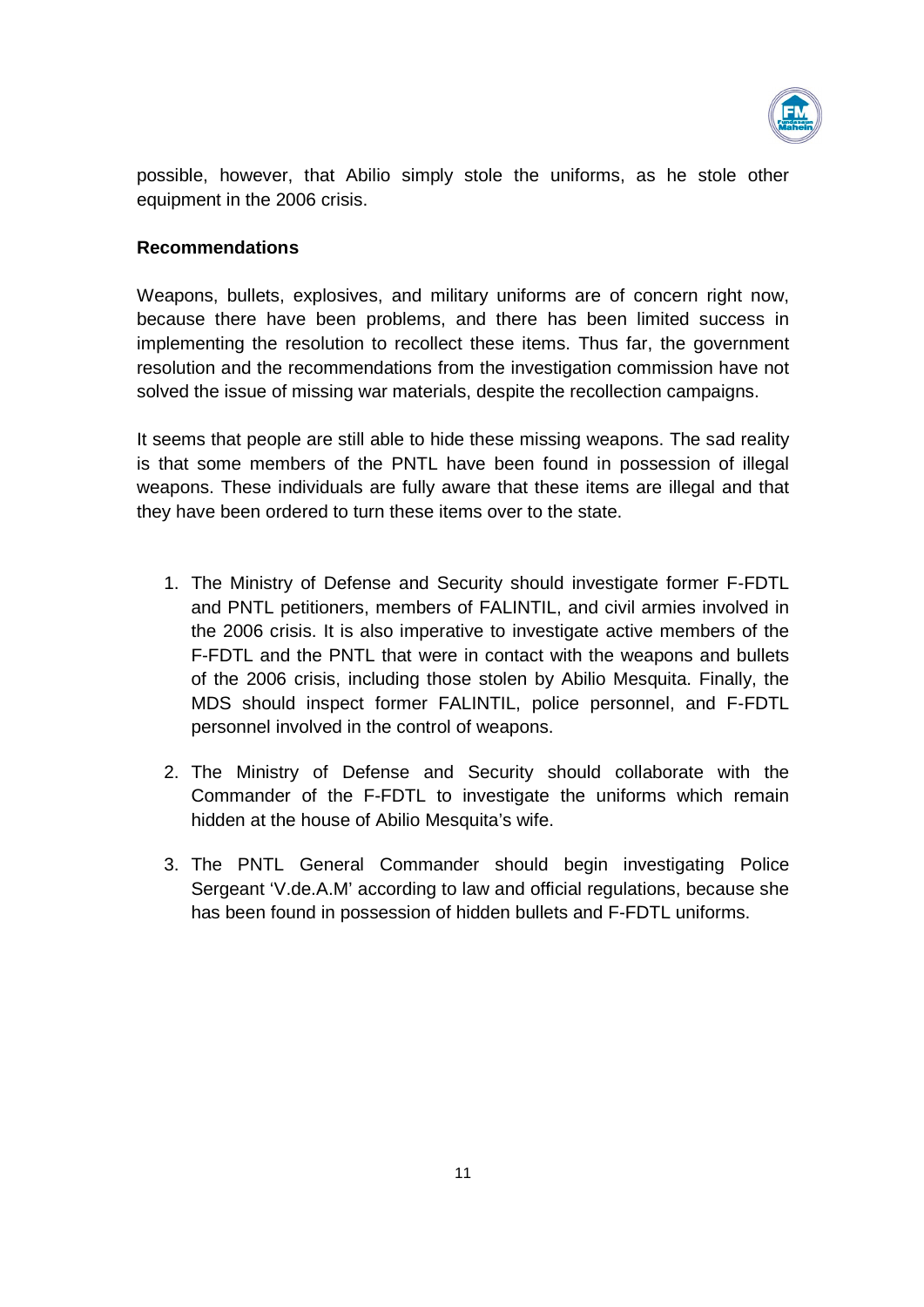

# **Bibliography**

- Decree Law No. º 09/2009, 18 February. ORGANIC LAW OF THE NATIONAL POLICE OF TIMOR-LESTE (PNTL).
- Decree Law No. 13/2004, 16 June. DISCIPLINARY RULES OF THE NATIONAL POLICE OF TIMOR-LESTE.

Group, Gang, and Army Violence inTimor-Leste. Available at: http://www.timorleste- violence.org/pdfs/Timor-Leste-Violence-IB2-TETUN.pdf. Accessed on 9th December 2014.

- President of the Council Ministers. Press Release: Extraordinary Workshop of the Council Ministers on 22 August 2014
- Final Report of the Investigation Commission Service for the F-FDTL and PNTL, by the Ministry of Defense and Security in 2011.
- Report on the Progress of Human Rigths in Timor-Leste: 1<sup>st</sup> July 2008 to 30 June 2009. Accessed on 9<sup>th</sup> December 2014.
- Periodic Report for the Development of Human Rights in Timor-Leste:<br>1<sup>st</sup> July 2009 30<sup>th</sup> June 2010 Available at:  $1<sup>st</sup>$  July 2009 –  $30<sup>th</sup>$  June 2010. Available at: http://www.ohchr.org/Documents/Countries/PeriodicReportHRDevelopme ntsJuly09-June10\_Tetum.pdf. Accessed on 9 December 2014.
- Report for the Development of Human Rights in Timor-Leste. Available at: http://unmit.unmissions.org/Portals/UNMIT/Newsletters/Human%20Rights %20Report%20Tetum%20010908.pdf. Accessed on 9 December 2014.
- Report of the Special Independent Investigation Mommission of United Nations Mission in Timor-Leste. Genebra. October 2<sup>nd</sup> 2006.
- Periodic Report for Human Rights in Timor-Leste, 1<sup>st</sup> Jule 2010-31 December 2011. Available at: http://unmit.unmissions.org/LinkClick.aspx?fileticket=v-BfLksoxls%3D&tabid=12032&language=en-US. Accessed on 9 December 2014.
- THE GOVERNMENT RESOLUTION No.24 /2014, 1<sup>st</sup> September. Sobre a Recolha de Armas, Munições, Explosivos e Fardamento.
- A history of the availability of small weapons and the control system in Timor-Leste. Available at: http://www.timor-leste-violence.org/pdfs/Timor-Leste-Violence-IB1-TETUM.pdf. accessed on 9 December 2014.
- Xanana urges veterans to not keep more materials. Vailable at: http://www.diariutimorpost.tl/berita-1265-xanana-aviza-veteranus-labele-